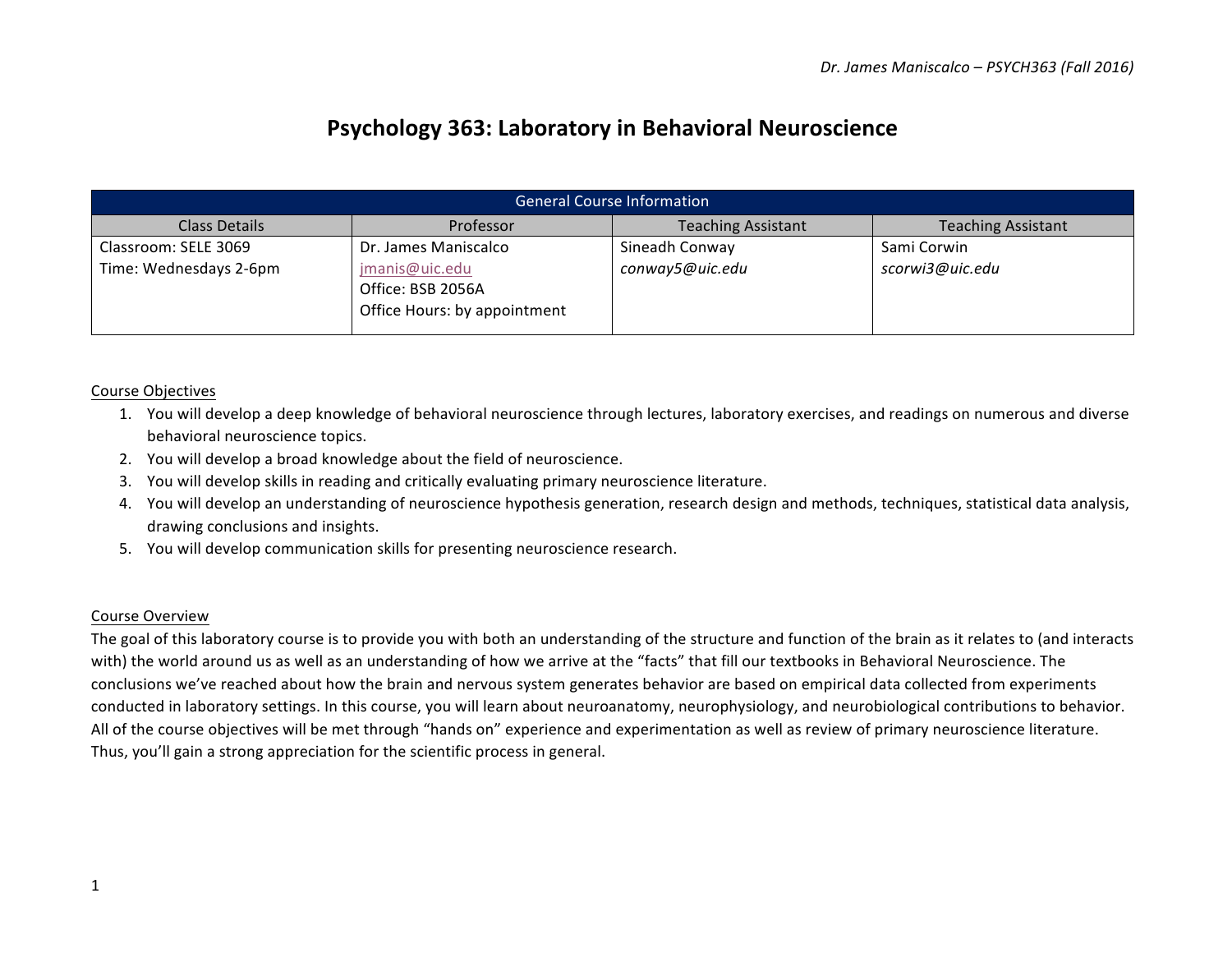#### Course Content

The course will begin with lectures that provide a critical understanding of both the cellular level information about individual brain cells (neurons and glia) and their place within the nervous system. We will then expand this view of neural circuits to place them within the functional neuroanatomy of the brain, and cover how single neurons communicate with one another within the brain. At this point, you will have been introduced to the basics of neural structure and function at the micro, meso, and macro levels.

As the brain does not operate in isolation, the next section will focus on processing of incoming sensory information as well as generation of movement and motor behavior. As key examples of the many sensory modalities, we will likely cover basic processing of auditory and visual information. With an understanding of how the brain processes incoming sensory information, we will cover movement, as the generation and coordination of motor behavior is one of the most fundamental roles of the brain, allowing for interaction with the rest of the world. To apply the sensory and motor topics learned, we will use the information covered thus far to analyze the neuroscience behind how a baseball player hits a fastball. 

After covering neural structure and function, processing of sensory information, and generation of motor behavior, we will discuss the "behavioral basics" – i.e., some principal neural drivers of behavior – starting with an investigation of how the brain processes emotions, which result from our sensory experiences and drive our behavioral choices. We will highlight the neurobiology of stress and anxiety in particular. Following this, we will delve into the neural substrates of learning and memory, the process by which previous experience can drive future behavior. After understanding how the brain processes these integral behavioral phenomena, we will cover the neural substrates underlying body fluid homeostasis, a critical physiological need that influences all other behaviors. To finish the course, we will review the concepts of consciousness and sleep, two brain states that are the most basic determinants of any behaviors.

Each class will begin with about 45-60 minutes of lecture/discussion. Slides, made available on blackboard, will be used to introduce the day's lab exercise. This material will often serve to help you craft assigned written work (see below). Thus, it will be imperative that you listen carefully and ask questions if you do not understand the material being presented. In addition, you will read original, peer-reviewed research articles related to experiments conducted in the lab course. Readings should be completed before the class date for which they are assigned.

It is our hope that each student learns the material and succeeds. If at any point you are struggling with the material it is imperative that you meet **with myself or one of the TAs!**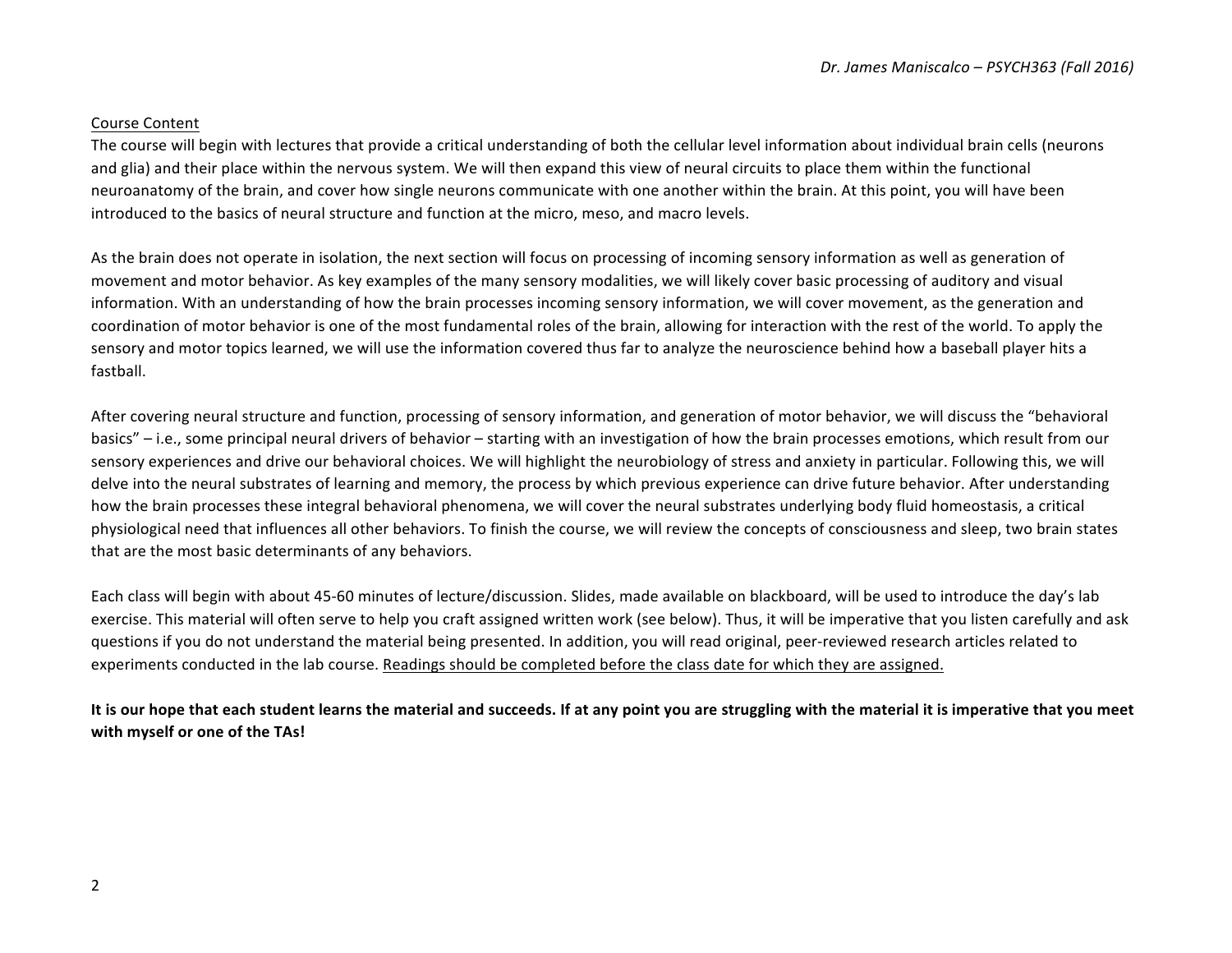| <b>Class Schedule</b>                                                                               |          |                                    |                                   |                                                                              |         |                                                                                                                                      |  |
|-----------------------------------------------------------------------------------------------------|----------|------------------------------------|-----------------------------------|------------------------------------------------------------------------------|---------|--------------------------------------------------------------------------------------------------------------------------------------|--|
| ** Note: all readings & assignments will need to be completed prior to the class day listed below** |          |                                    |                                   |                                                                              |         |                                                                                                                                      |  |
| Week                                                                                                | Date     | <b>Topic</b>                       | Lab                               | Readings                                                                     | Quizzes | Lab Report Assignments                                                                                                               |  |
| $\mathbf{1}$                                                                                        | 8/24/16  | Introduction & Neuroanatomy        | <b>Histology Rotations</b>        |                                                                              |         |                                                                                                                                      |  |
| $\overline{2}$                                                                                      | 8/31/16  | Neuroanatomy                       | Sheep brain dissection            | Portraits of the Mind - Ch. 2<br>Biological Psychology - Ch. 2               | Quiz 1  | 1-page report on brain area due                                                                                                      |  |
| 3                                                                                                   | 9/7/16   | Neuroanatomy                       | Sheep brain dissection            | Biological Psychology - Ch. 2                                                | Quiz 2  |                                                                                                                                      |  |
| 4                                                                                                   | 9/14/16  |                                    |                                   | <b>Lab Practicum</b>                                                         |         |                                                                                                                                      |  |
| 5                                                                                                   | 9/21/16  | <b>Nerve Conduction Velocity</b>   | <b>Ulnar Nerve Lab</b>            | Carlson - Ch. 2 (41-51)<br>Wei et al. (2005)                                 | Quiz 3  |                                                                                                                                      |  |
| 6                                                                                                   | 9/28/16  | <b>Action Potential</b>            | Recording APs (Spiker Box)        | Carlson - Ch. 2 (51-64)<br>Rothman, 2008                                     | Quiz 4  | Abstract on conduction velocity due                                                                                                  |  |
| 7                                                                                                   | 10/5/16  | Sensation, Perception,<br>Movement | Just Noticeable Difference        | <b>TBD</b><br>Your Brain on Cubs - Ch. 3                                     | Quiz 5  | Abstract on action potential due                                                                                                     |  |
| 8                                                                                                   | 10/12/16 | <b>Stress &amp; Anxiety</b>        | Salivary cortisol                 | Carlson - Ch. 17 (601 - 606)<br>Sapolsky et al. (1985)                       | Quiz 6  | Abstract on JND due                                                                                                                  |  |
| 9                                                                                                   | 10/19/16 | Emotion                            | Salivary cortisol                 | Sapolsky et al. (1990)                                                       | Quiz 7  |                                                                                                                                      |  |
| 10                                                                                                  | 10/26/16 | Learning & Memory I                | <b>Conditioned Taste Aversion</b> | TBD                                                                          | Quiz 8  | Stress Lab Report - Draft 1 Due:<br>Title, Abstract, Introduction, &<br>Methods                                                      |  |
| 11                                                                                                  | 11/2/16  | Learning & Memory II               | <b>Conditioned Taste Aversion</b> | Bernstein et al. (1982)<br>Barot et al. (2008)                               | Quiz 9  |                                                                                                                                      |  |
| 12                                                                                                  | 11/9/16  |                                    |                                   | No Class - Comer Symposium Attendance (Stress Lab Report - Draft 1 returned) |         |                                                                                                                                      |  |
| 13                                                                                                  | 11/16/16 | <b>Body Fluid Homeostasis</b>      | Angll & Thirst in Rats            | Carlson - Ch. 12 (394 - 402)<br>Buggy & Fisher (1976)                        | Quiz 10 | Comer Symposium Summary Notes<br>Stress Lab Report - Draft 2 Due:<br>Results, Discussion, References,<br>Figures, and Figure Legends |  |
| 14                                                                                                  | 11/23/16 |                                    | No Class - Thanksgiving           |                                                                              |         |                                                                                                                                      |  |
| 15                                                                                                  | 11/30/16 | <b>Consciousness &amp; Sleep</b>   | Brain wave (EEG) recordings       | Carlson - Ch. 9 (289-293,<br>299-308, 315-317)                               |         | Stress Lab Report - Draft 2 returned                                                                                                 |  |
| 16                                                                                                  | 12/7/16  | No Class - Final Lab Report Due    |                                   |                                                                              |         |                                                                                                                                      |  |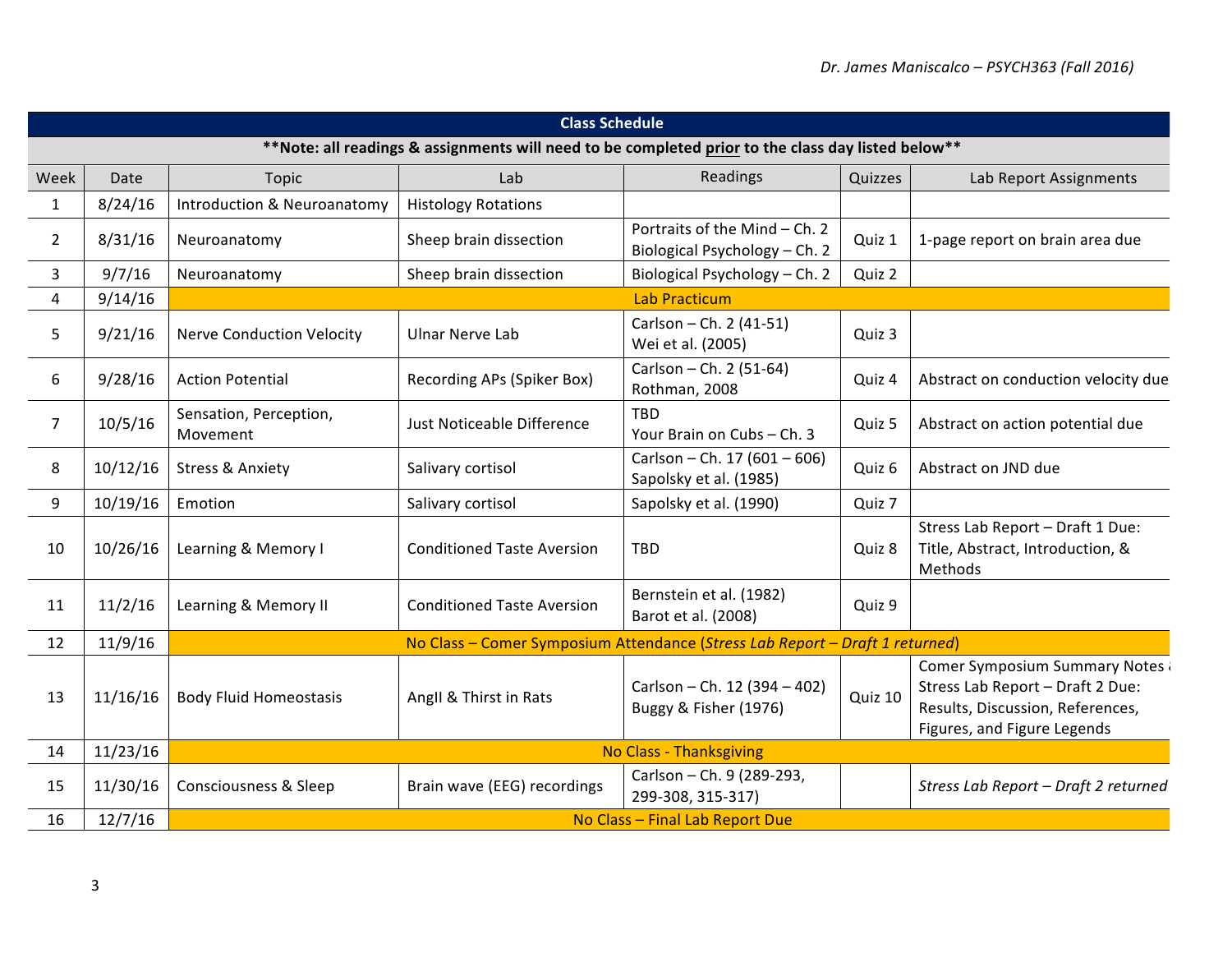# Grading

#### **Grading Philosophy:**

Your grade on each graded item starts at zero, and then increases in relation to the quality of your work. Please do not ask "why did you take points off for this or that?", since that question implies that the points were yours to begin with, and had been taken from you. To ensure you are receiving the highest level of education possible, UIC requires students to earn their degrees. Accordingly, the burden is on you to demonstrate why you earned the points in question. This approach has you assume a proactive role in your education –an excellent habit to acquire early in your lifelong journey of learning!

Grading Procedure: Please follow the procedure below if you would like me to reconsider the grade that you received on any graded item. It is your responsibility to submit, in writing, the reason(s) you believe that your grade should be changed. Please do not ask "why was this graded this way?". Instead, politely state why you believe your response is worthy of the points you seek. This written statement from you must be submitted to me within one week after you have received your grade on the item(s) in question. I will provide a written response to your written statement. Most importantly, because our time in class is limited, and structured so that you will learn new concepts and/or refine existing ones, class time will not be used to discuss grades. Grades are important, but they shouldn't prevent you from getting an education!

| <b>Grading Rubric</b>            |                              |          |  |  |  |
|----------------------------------|------------------------------|----------|--|--|--|
| Assignment                       | <b>Total Possible Points</b> | My Score |  |  |  |
| Weekly Quizzes (x10)             | 50 points                    |          |  |  |  |
| Report on brain area of interest | 10 points                    |          |  |  |  |
| Lab Practicum                    | 60 points                    |          |  |  |  |
| Abstract on conduction velocity  | 10 points                    |          |  |  |  |
| Abstract on action potential     | 10 points                    |          |  |  |  |
| Abstract on movement             | 10 points                    |          |  |  |  |
| Lab Report - Draft 1             | 20 points                    |          |  |  |  |
| Comer Symposium attendance       | 10 points                    |          |  |  |  |
| Comer Symposium summary notes    | 10 points                    |          |  |  |  |
| Lab Report - Draft 2             | 20 points                    |          |  |  |  |
| Final Lab Report                 | 100 points                   |          |  |  |  |
| <b>Total</b>                     | 310 points                   |          |  |  |  |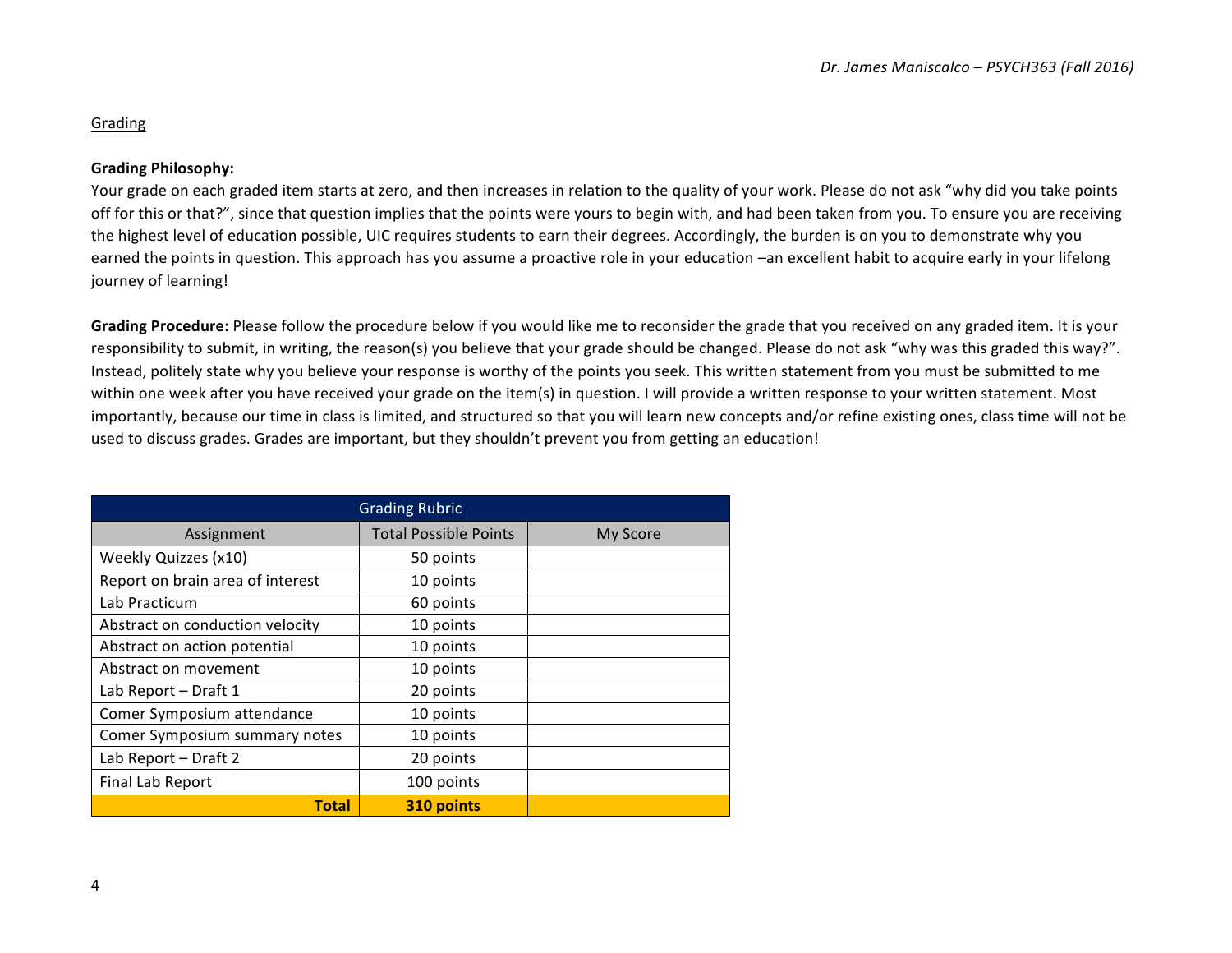# Policies

#### **Attendance & Punctuality**:

Attendance, defined as being present at the start of class and remaining present for the duration of the class period, is essential for your success in this course and is considered mandatory. Absences will only be excused under extreme circumstances, and will require documentation. To ensure weekly attendance, your final grade will be reduced by 5% for each unexcused absence. *Please note: regardless of whether an absence is excused or* not, vou are responsible for the material and assignments discussed in sessions that you do not attend. Punctuality is also essential. To make the most of each session and to reduce distractions to other students, you are expected to be in your seat at the start of each class (2:00pm). My laptop clock will be the time keeper for our course. Your final grade will be reduced by 2% for each unexcused lateness.

#### **Assignments**

All assignments must be handed in by the start of class on the due date. No extra credit will be given and no evaluations can be dropped. Cheating and plagiarism will not be tolerated. Any evidence of cheating or plagiarism will result in disqualification and a 0 will be entered for that evaluation. This course meets the Psychology major requirement for writing in the discipline. As such, we will provide feedback on your writing which you will then use to improve the document. There will be several small writing assignments where you will not receive feedback. However, ~1/3 of your final grade will be based on a single lab report. You will be asked to hand in drafts of sections of the lab report and you will receive feedback on these drafts. For ALL assignments (e.g. smaller writing assignments, drafts, final lab report) your score will be reduced by 10% for each day that the assignment is late. In the case of ungraded drafts, your final score on the lab report will be reduced. Exceptions will be made for only the most serious of documented circumstances.

### **Appropriate Use of Course Materials**

The materials distributed in this class, including the syllabus, quizzes, handouts, study aids, and in-class presentations, may be protected by copyright and are provided solely for the educational use of students enrolled in this course. Please discuss any redistribution of course materials with me. Do not post course materials or your notes from lectures and discussion on commercial websites. Unauthorized uses of course materials may be considered academic misconduct.

### **Students with Disabilities**

Accommodations are available for students who have disabilities. Any student who feels he or she may need an accommodation based on the impact of a disability should contact me privately as soon as possible (and before the second week of class) to discuss his or her specific needs. Students with disabilities who require accommodations for access and participation in this course must be registered with the Office of Disability Services (ODS). Please contact ODS at 312-413-2183 (voice) or 312-413-0123 (TTY).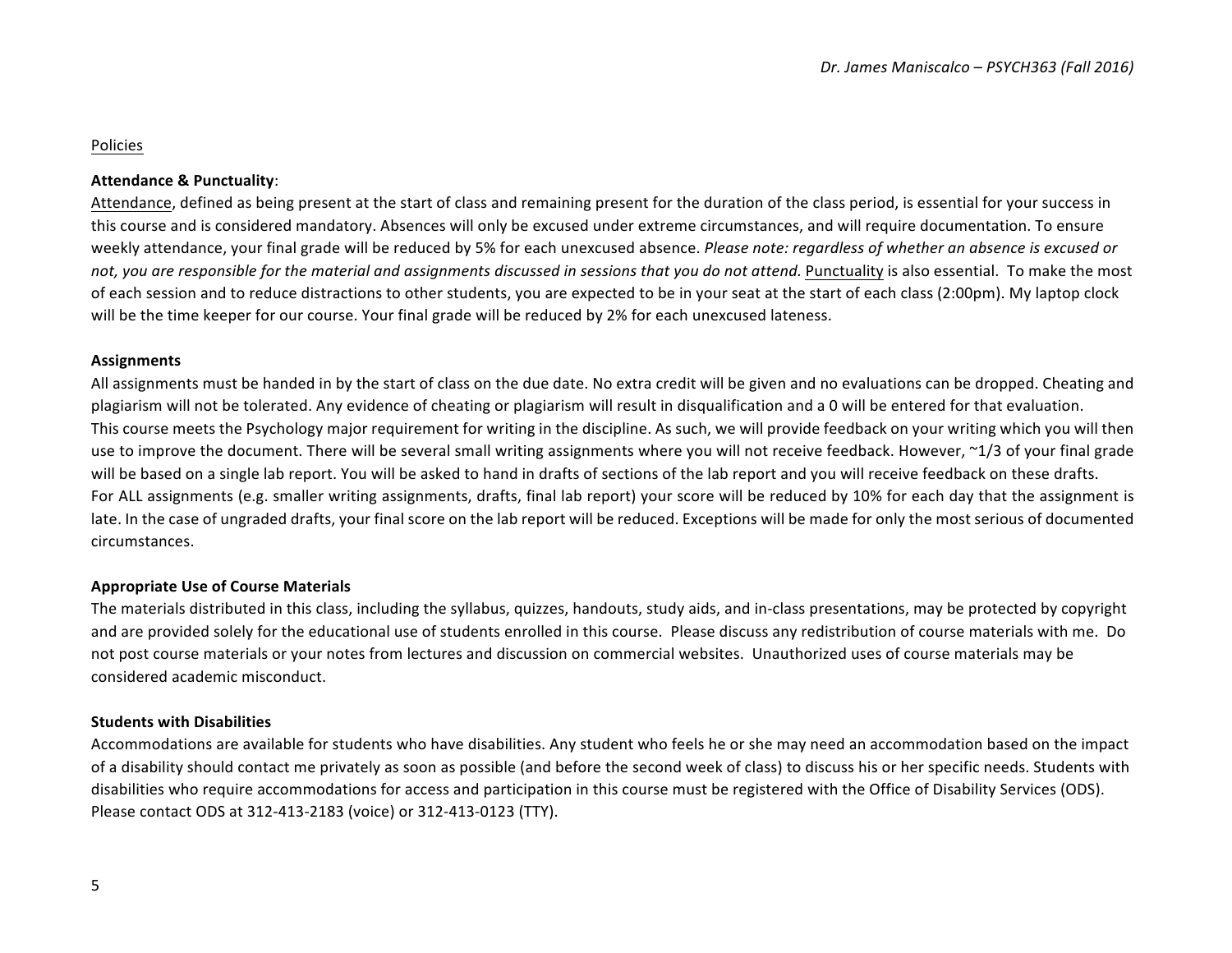#### **Academic Integrity Policies**

I do not anticipate any issues with academic integrity, but I am obligated to note the following at the outset of this course. Please reach out to me directly if there are any questions or concerns about academic integrity policies or standards.

#### *(copied directly from the UIC Academic Catalog here)*

As an academic community, the University of Illinois at Chicago is committed to providing an environment in which research, learning, and scholarship can flourish and in which all endeavors are guided by academic and professional integrity. All members of the campus community—students, staff, faculty, administrators—share the responsibility of insuring that these standards are upheld so that such an environment exists. Instances of academic misconduct by students, and as defined herein, shall be handled pursuant to the *Student* Disciplinary Policy, which can be found online at http://www.uic.edu/depts/dos/docs/Student%20Disciplinary%20Policy.pdf.

Academic dishonesty includes, but is not limited to:

**Cheating:** Either intentionally using or attempting to use unauthorized materials, information, people, or study aids in any academic exercise, or extending to or receiving any kind of unauthorized assistance on any examination or assignment to or from another person.

**Fabrication:** Knowing or unauthorized falsification, reproduction, lack of attribution, or invention of any information or citation in an academic exercise.

**Facilitating Academic Dishonesty/Plagiarism:** Intentionally or knowingly representing the words or ideas of another as one's own in any academic exercise.

**Bribes, Favors, Threats:** Bribing or attempting to bribe, promising favors to or making threats against, any person, with the intention of affecting a record of a grade, grade, or evaluation of academic performance. Any conspiracy with another person who then takes or attempts to take action on behalf or at the direction of the student.

**Examination by Proxy:** Taking or attempting to take an exam for someone else other than the student is a violation by both the student enrolled in the course and the proxy or substitute.

Grade Tampering: Any unauthorized attempt to change, actual change of, or alteration of grades or any tampering with grades. **Nonoriginal Works**: Submission or attempt to submit any written work authored, in whole or part, by someone other than the student.